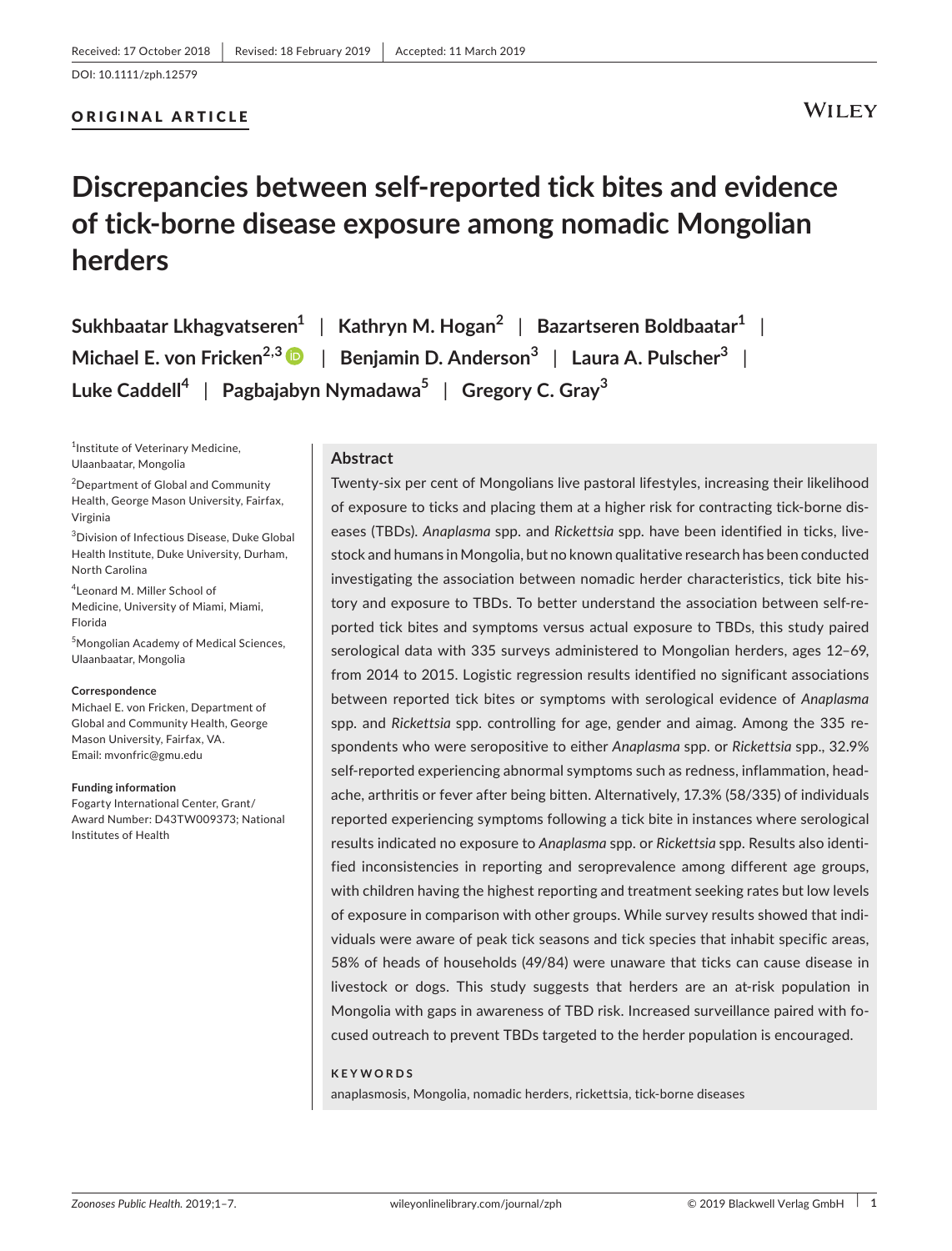## **1** | **INTRODUCTION**

Tick‐borne diseases (TBDs) are recognized as an emerging public health threat worldwide (Brown, 2004), with numerous reports of severe TBDs occurring in Asia (Cao, Gao, et al., 2000; Cao, Zhao, et al., 2000; Parola, Paddock, & Raoult, 2005; Takada et al., 2001). In Mongolia, nomadic herders account for approximately 26% of the country's population and live a pastoral lifestyle that may place them at a higher risk of TBDs (Papageorgiou, Battsetseg, Kass, & Foley, 2012). Previous reports have documented spotted fever group *Rickettsia* (Boldbaatar et al., 2017; Lewin, Bouyer, Walker, & Musher, 2003; Moore et al., 2018; Pulscher et al., 2018; Speck et al., 2012; von Fricken et al., 2018), *Borrelia* sensu lato (Iwabu‐Itoh et al., 2017; Masuzawa et al., 2014; Scholz et al., 2013; Walder et al., 2006), *Anaplasma* (Haigh, Gerwing, Erdenebaatar, & Hill, 2008; Javkhlan, 2014; Masuzawa et al., 2014; Walder et al., 2006; Ybañez et al., 2013) and tick‐borne encephalitis virus (Frey et al., 2012; Muto et al., 2015). Nomadic herders in rural Mongolia account for approxi‐ mately 26% of the country's population and live a pastoral lifestyle that may place them at increased risk of TBDs (Papageorgiou et al., 2012). Working outdoors in any capacity has been shown to increase likelihood of infection of TBDs by as much as 10-fold (Donohoe, Pennington‐Gray, & Omodior, 2015). Paired with the remote nature of their environment, this exposure profile presents unique barriers for the integration of health care and health education in their communities (Strasser, 2003).

Despite the documentation of emerging tick‐borne pathogens in rural Mongolia, little to no qualitative research has been conducted among nomadic herders investigating the history of tick bites, re‐ ported illness and treatment seeking after the onset of symptoms. Vaccines and community‐wide interventions are not currently available for the majority of these diseases (Hook, Nelson, & Mead, 2015; Shen, Mead, & Beard, 2011), with prevention depending al‐ most entirely upon individual behaviours to reduce the risk of exposure (Connally et al., 2009; Curran, Fish, & Piesman, 1993; Schulze, Jordan, & Hung, 1995; Schulze et al., 1994; Stafford, 2004). As such, the use of existing preventative countermeasures depends on com‐ munity awareness to the risk of TBDs. To our knowledge, this study is the first survey conducted in Mongolia investigating how the self‐ reported tick bite exposure relates to biomarker‐confirmed history of *Rickettsia* and *Anaplasma* spp. exposure.

#### **2** | **MATERIALS AND METHODS**

#### **2.1** | **Study design and settings**

Surveys focusing on the demographics, history of tick bite, peak observed tick seasons and years of herder experience were admin‐ istered across three Mongolian provinces (aimags) between August and October in 2014 and 2015, as part of a larger "One Health" research project. After obtaining informed consent, individual sur‐ veys and serum samples were collected from 335 individuals and household surveys were collected from 84 heads of households. All

#### Impacts

- There is a discrepancy between number of reported tick bites, reported symptoms and evidence of exposure to tick‐borne diseases (TBDs) among nomadic Mongolian herders.
- There are gaps in awareness among Mongolian herders about TBD transmission to livestock.
- Children had highest rates of reporting, while adults over 60 years old had lowest reporting rates and seroprevalence.

respondents were surveyed in the districts (soums) Tushig and Eroo in Selenge aimag, Terelj area in Tov aimag, as well as Dalanjargalan and Sainshand soums in Dornogovi aimag.

#### **2.2** | **Survey instrument**

Individual surveys consisted of 28 questions across four sections including the demographics, previous medical history, animal exposure and tick bite history. Variables of interest included the follow‐ ing: years of herding experience, education, age, gender, profession, months they recalled experiencing tick bites, participant recall of tick‐borne illness after bite, specific symptoms associated with bite and if treatment was sought.

#### **2.3** | **Serology**

Surveys were matched to serological results, which have been previously described (von Fricken et al., 2018). Briefly, indirect im‐ munofluorescence (IFA) was used to detect IgG antibodies against *Rickettsia* spp. and *Anaplasma* spp. Commercially prepared slides (ProtaTek International Inc., ST. Paul, MN) coated with *Rickettsia rick‐ ettsia* and *Anaplasma phagocytophilum* antigens were used as recom‐ mended [\(http://www.protatek.com/IFASlides/IFAProcedures.pdf](http://www.protatek.com/IFASlides/IFAProcedures.pdf)) with minor modifications.

#### **2.4** | **Statistics**

All data were analysed using STATA v 15 (StataCorp, College Station, TX, USA). Logistic regression was used to assess the level of associa‐ tion between reports of tick bites or symptoms and seroprevalence of *Rickettsia* spp. and *Anaplasma* spp., controlling for age, aimag and gen‐ der. Results were determined significant with a *p* value <0.05.

#### **2.5** | **Ethical approval**

This project received ethical approval from both Duke University's Institutional Review Board and from the Mongolian Monitoring Committee of Medical Ethics—Ministry of Health.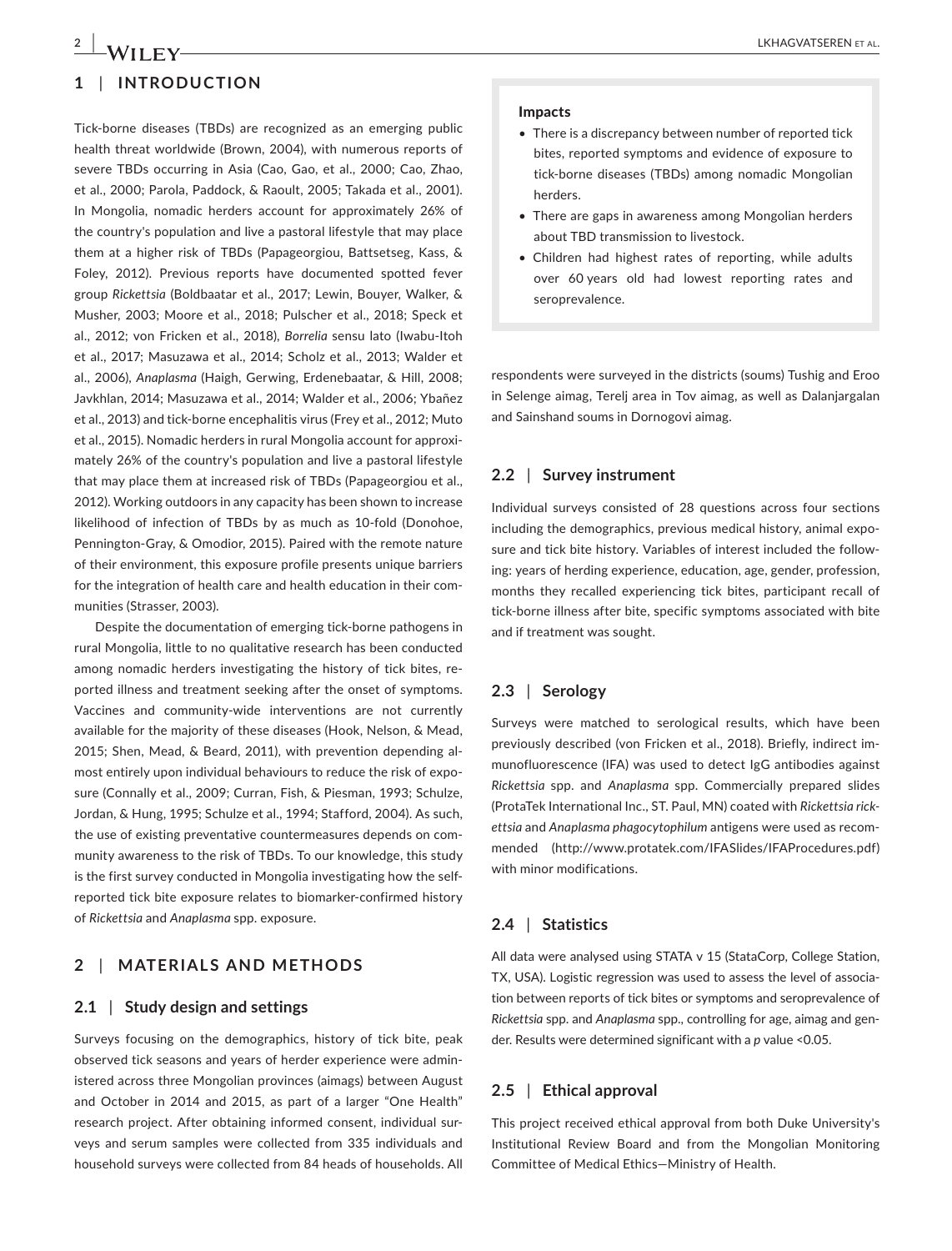### **3** | **RESULTS**

Among the 335 respondents, the mean age was 36 years (95% CI: 34.35, 37.63), 50.4% were male, 52.4% had a secondary education, and 73.8% (247/335) of respondents identified themselves as herd‐ ers, reporting two or more years of experience herding or spending multiple hours per day with livestock (Table 1).

#### **3.1** | **Perceived exposure versus tested exposure**

Of the 335 respondents, 36.1% tested positive for previous expo‐ sure to *Anaplasma* spp. and 19.4% for *Rickettsia* spp. A total of 46.3% (155/335) were seropositive to either *Anaplasma* spp. or *Rickettsia*  spp.; 65.8% (102/155) of whom reported history of one or more tick bites. Half of those who reported tick bites (51/102) also reported experiencing symptoms such as redness at site of tick bite, inflam‐ mation, headache, arthritis or fever following the bite. Alternatively, 17.3% (58/335) of individuals reported experiencing symptoms fol‐ lowing a tick bite, but did not test positive for *Rickettsia* or *Anaplasma*  antibodies. Table 2 depicts the number of individuals who were positive for *Anaplasma* spp. or *Rickettsia* spp. with and without self‐re‐ ported tick bite and symptoms. Results of the logistic regressions showed no statistically significant associations between reported tick bite or symptoms and exposure when controlling for age, gender and aimag (Tables 3 and 4). Fifty‐eight per cent (49/84) of heads of

|                           | <b>TABLE 1</b> Summary of demographic features of surveyed |
|---------------------------|------------------------------------------------------------|
| individuals ( $n = 335$ ) |                                                            |

| Groups                 | <b>Parameters</b>     | No.            | %    |
|------------------------|-----------------------|----------------|------|
| Sex                    | Male                  | 173            | 51.6 |
|                        | Female                | 162            | 48.4 |
| Age                    | Under 18              | 65             | 19.4 |
| Mean (SD) 36 (15.44)   | $18 - 34$             | 94             | 28.1 |
|                        | $35 - 54$             | 134            | 40.0 |
|                        | $55 - 64$             | 37             | 11.0 |
|                        | Above 64              | 5              | 1.50 |
| Aimag                  | Selenge               | 135            | 40.3 |
|                        | Tov                   | 107            | 31.9 |
|                        | Dornogovi             | 93             | 27.8 |
| <b>Education level</b> | Literate              | $\overline{2}$ | 0.60 |
|                        | Primary               | 17             | 5.08 |
|                        | Inc. Secondary        | 116            | 34.6 |
|                        | High School           | 139            | 41.5 |
|                        | University &<br>above | 31             | 9.25 |
|                        | None                  | $\overline{4}$ | 1.19 |
|                        | No response           | 26             | 7.76 |
| Occupation             | Nomadic herder        | 176            | 52.5 |
|                        | Other                 | 69             | 20.6 |
|                        | No response           | 90             | 26.9 |

households responded that they did not know ticks cause disease in livestock or dogs.

#### **3.2** | **Distribution by gender and age**

Consistently more men than women reported being bitten, experi‐ enced symptoms related to the bite and tested positive for previous exposure to *Anaplasma* spp. and *Rickettsia* spp. While very few re‐ spondents that experienced symptoms reported seeking treatment (12/110), eight of those 12 were women.

Figure 1 depicts inconsistencies in reporting and seroprevalence among different age groups. The youngest group, ages 0–18, had the highest count of self‐reported bites, symptoms and treatment sought, yet this group was also the second lowest group for seroprevalence. Results for those 60 years and older (21/335) were con‐ sistent with their reports of tick exposure, as they reported bites and symptoms least and had the lowest seroprevalence of any age group. After adjusting for age, there were no significant associations between herding experience and exposure to TBDs.

#### **3.3** | **Distribution by aimag**

The distribution of positive results for exposure to *Anaplasma* spp. and *Rickettsia* spp. is shown in Figure 2. Tov/Terelj had the high‐ est percentage of positive exposure, followed by Selenge and Dornogovi, respectively. Individuals were provided with the photographs of tick species common in Mongolia, allowing them to report which species and approximate sizes they observed. Many of the identified ticks in Selenge (*n* = 220) were reported as *Ixodes* spp. (55.0%) and *Dermacentor* spp. (45.0%). A majority of respondents from Tov (*n* = 107) identified *Dermacentor* as the most prevalent spe‐ cies (75.7%). Respondents from Dornogovi (*n* = 92) presented more varied results, reporting *Dermacentor* spp. (51.1%) and *Hyalomma*  spp. (47.8%) present in the area.

### **3.4** | **Self‐reported peak tick seasons and frequency of symptoms**

The surveys also provided an indication of peak seasons for reported tick bites (Figure 3). The majority of tick bite occurrences, reported 472 times by 201/335 individuals, occurred during April, May and June with a significant increase in the month of May (*p* < 0.0001). The most commonly reported symptoms were redness and inflam‐ mation, followed less frequently by fever, headache and arthritis.

#### **4** | **DISCUSSION**

This study lays a framework for future qualitative investigations into TBDs in Mongolia. A related study was performed in Mongolia linking reported symptoms and tick bites to serological evidence of tick‐borne encephalitis, Lyme Borreliosis and human granulo‐ cytic anaplasmosis; however, it was performed in a hospital setting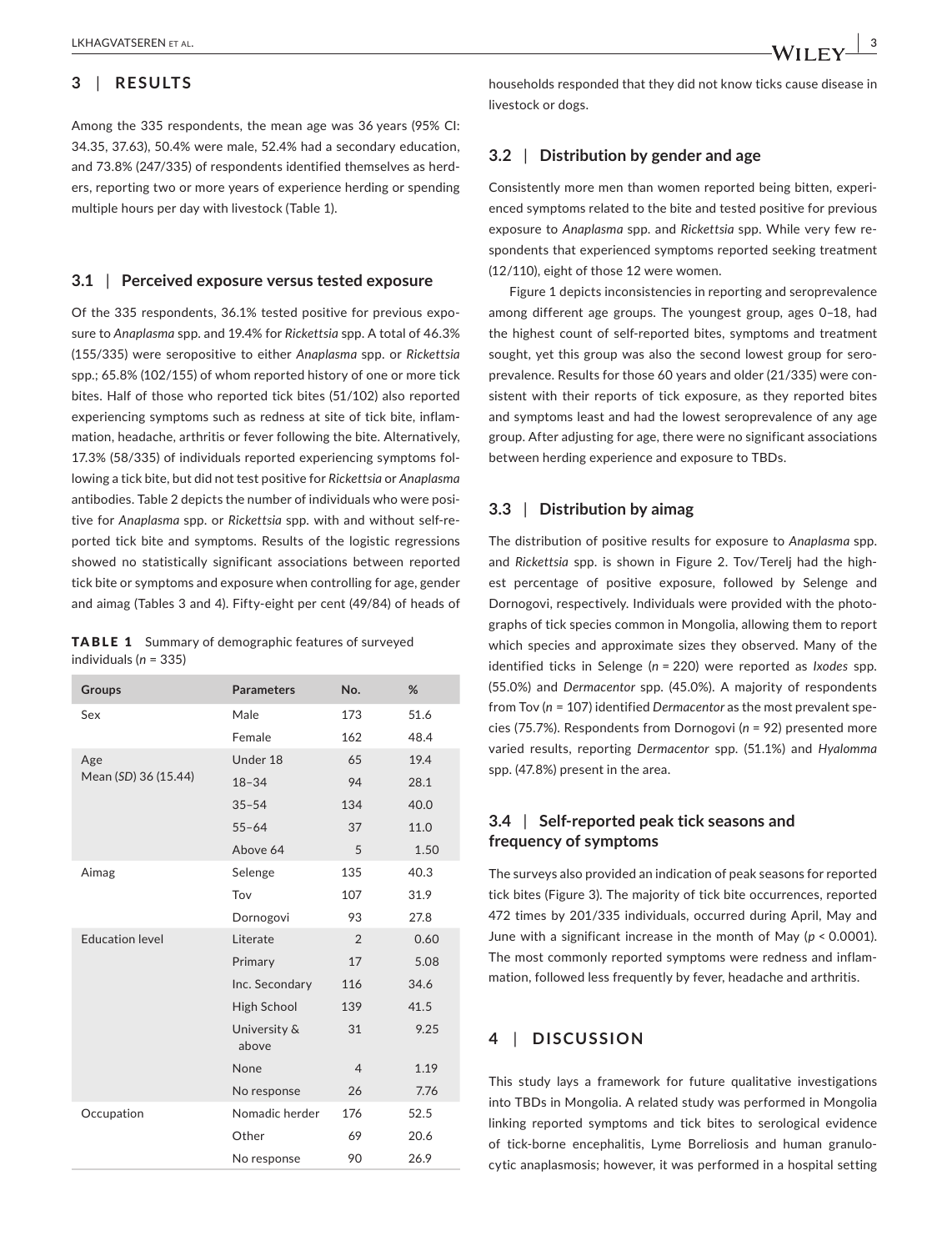| Seropositive for | Reported<br>tick bite | No reported<br>tick bite | Reported<br>symptoms after<br>bite | No reported<br>symptoms after<br>bite |
|------------------|-----------------------|--------------------------|------------------------------------|---------------------------------------|
| Anaplasma spp.   | (78/121)              | (43/121)                 | (45/78)                            | (33/78)                               |
|                  | 64.5%                 | 35.5%                    | 57.7%                              | 42.3%                                 |
| Rickettsia spp.  | (45/65)               | (20/65)                  | (23/45)                            | (22/45)                               |
|                  | 69.2%                 | 30.7%                    | 51.1%                              | 48.9%                                 |
| Fither           | (102/155)             | (53/155)                 | (51/102)                           | (51/102)                              |
|                  | 65.8%                 | 34.2%                    | 50.0%                              | 50.0%                                 |
| <b>Both</b>      | (25/37)               | (12/37)                  | (18/25)                            | (7/25)                                |
|                  | 67.6%                 | 32.4%                    | 72.0%                              | 28.0%                                 |

**Disease exposure Tick bite OR (95% CI)** *p***–value** Anaplasma (n = 198) Reported symptoms 1.39 (0.74, 2.59) 0.300 No reported symptoms Reference Rickettsia (*n* = 197) Reported symptoms 1.01 (0.50, 2.10) 0.952 No reported symptoms Reference

TABLE 2 Self‐reported tick bites and symptoms after bite for those seropositive for *Anaplasma* spp., *Rickettsia* spp., either or both

| Disease exposure     | <b>Tick bite</b>   | OR (95% CI)      | $p$ -value |  |
|----------------------|--------------------|------------------|------------|--|
| Anaplasma (n = 316)  | Reported tick bite | 1.25(0.74, 2.11) | 0.400      |  |
|                      | No reported bite   | Reference        |            |  |
| Rickettsia (n = 321) | Reported tick bite | 1.67(0.88, 3.20) | 0.119      |  |
|                      | No reported bite   | Reference        |            |  |

**ABLE 3** Logistic regression of tick‐borne disease exposure (*Rickettsia*  spp. and *Anaplasma* spp.) by reported tick bites, controlling for gender, age and aimag

TABLE 4 Logistic regression of tick‐borne disease exposure (*Rickettsia*  spp. and *Anaplasma* spp.) by reported symptoms, controlling for gender, age, reported tick bite and aimag





FIGURE 1 (a) Distribution of reported tick bites, symptoms, and treatment seeking by gender and (b) distribution of seroprevalence by gender (*n* = 335)

potentially introducing selection bias for those who present to the hospital for treatment and likely did not capture the nomadic herder population (Walder et al., 2006). Given the remote lifestyle of Mongolian herders and their significant exposure to ticks, tick‐ borne pathogens may be causing a high burden of untreated and un‐ diagnosed disease, as suggested by the high percentage of reported illness and low healthcare seeking rates in this study, which future studies could elucidate.

As described previously, the lack of association between re‐ ported tick bite or symptom and exposure to TBDs shows that the recall of tick bite is not an explanatory factor one should use to iden‐ tify risk (Berglund et al., 1995; Biggs, 2016; Razzaq & Schutze, 2005; Thorner, Walker, & Petri, 1998). Prior studies of ticks and TBDs suggest that the past experience of tick bites may influence the use

of personal preventative measures; however, tick bites frequently go undetected and therefore may not influence personal habits (Beaujean, Bults, van Steenbergen, & Voeten, 2013; Marcu, Uzzell, & Barnett, 2011). Therefore, herders who may have been bitten, but do not recall a bite may feel less inclined to take personal precau‐ tions to prevent tick exposure.

The low seroprevalence and lack of reported bites and symptoms reported in those 60 years and older could be an artefact of less exposure among elderly herders, immune senescence, exposure to strains of pathogens for which our serology did not detect antibod‐ ies or increased time from exposure leading to recall bias. The large discrepancy between those who reported experiencing symptoms after tick bites and those who reported seeking treatment may indi‐ cate a knowledge or resource gap.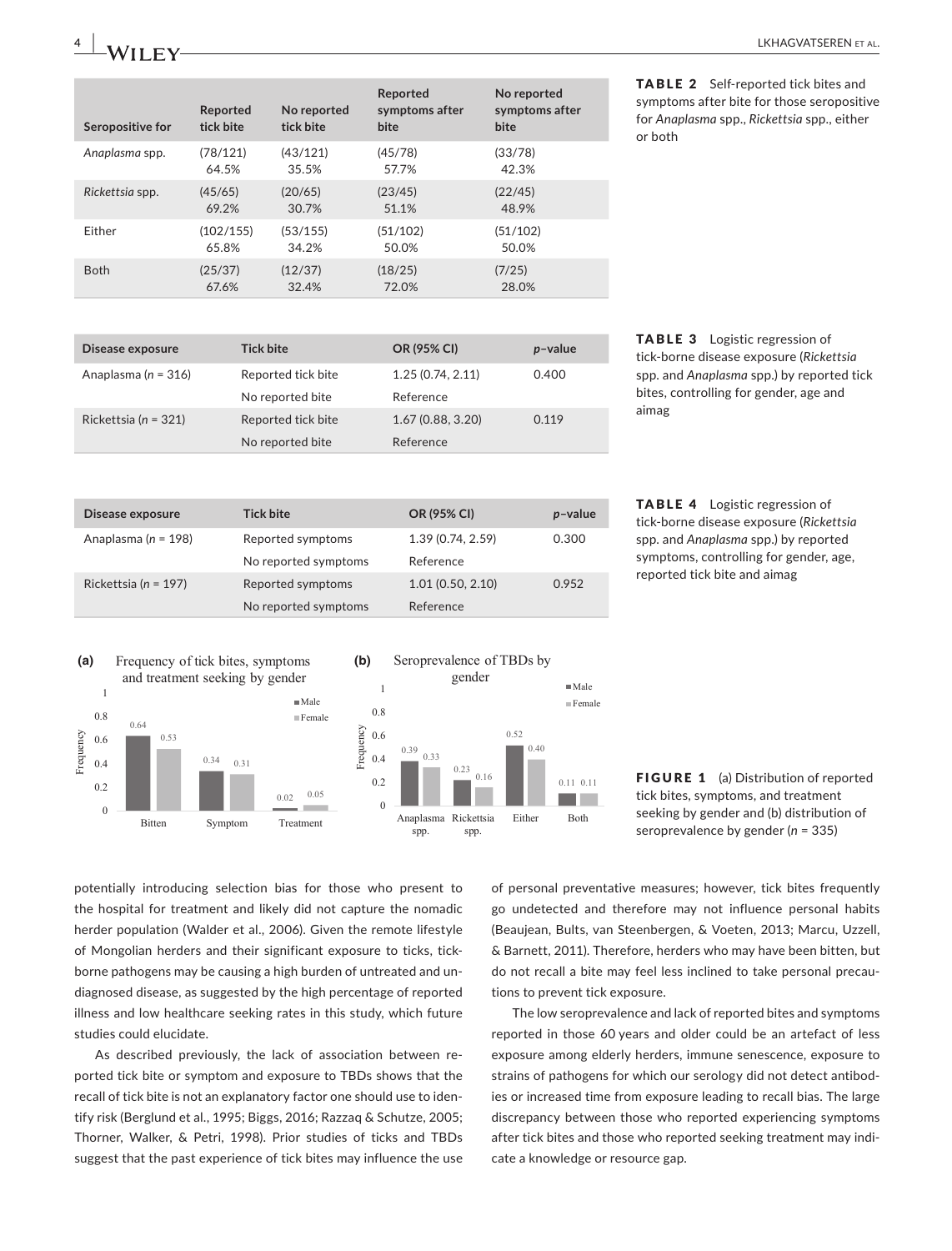







FIGURE 3 Frequency of reported tick bites each month out of the total number of tick bites reported (452) in years 2014 and 2015

Responses identifying tick species by aimag were consistent with previous descriptions of tick distribution (Boldbaatar et al., 2017; Speck et al., 2012; Walder et al., 2006), except for the 12/92 respondents from Dornogovi that reported seeing *Ixodes* ticks, which is likely due to misidentification, as *Ixodes* ticks are not native to the Gobi region. While herders may have local knowledge about en‐ demic tick species and the months they are likely to be exposed, over half of the heads of households surveyed were not aware of possible TBD transmission to dogs or livestock, suggesting important knowl‐ edge gaps among the population. Future educational programmes on prevention and control could address this misunderstanding to improve both human and livestock health.

Prevention of TBDs in Mongolia will largely depend on the be‐ liefs, practices and awareness of herder community members them‐ selves. Seminomadic herder households with around 100 animals or less are often isolated and lack access to public services, particularly health care and education, which could explain the large gap between exposure and treatment seeking (Asian Development Bank, 2008). To address these systematic issues, a multifaceted approach should be considered that will develop the national public health and insurance system and increase the allocation of medical resources and personnel to expand coverage across Mongolia. With this in mind, strengthening the education of Mongolian nationals, tourists, clinicians and veterinarians will be central to the implementation of strategies meant to increase awareness and prevent exposure to tick bites, especially during peak tick seasons.

#### **4.1** | **Limitations**

As with most surveys, results are subject to recall bias and other sys‐ tematic errors. That said, these results provide an interesting frame‐ work that future studies targeting TBDs in Mongolia may consider. Additionally, detecting antibodies to *Rickettsia* spp. or *Anaplasma* spp. does not definitively indicate a clinically relevant exposure nor does it necessarily mean infection occurred via tick bite, as exposure can occur during the slaughter of infected livestock.

#### **5** | **CONCLUSION**

This study identified nomadic Mongolian herders as both a source of information on endemic tick species and TBDs and an at‐risk group requiring further education and resources to fill knowledge gaps on risks of exposure. There are discrepancies between report‐ ing of tick bite history and actual exposure to TBDs that vary by de‐ mographic groups and should be further explored. Understanding the risks of TBD among nomadic herders can lay a foundation for culturally relevant efforts aimed at improving the health of this often isolated population. The results of this study only scratch the surface of social and behavioural drivers behind TBD expo‐ sure, with future in-depth qualitative studies needed to investigate knowledge, attitudes and practices among nomadic herders in Mongolia.

#### **ACKNOWLEDGEMENTS**

This study was made possible due to the assistance and support provided by the National Centre for Zoonotic Diseases and the Mongolian Academy of Medical Sciences. Funding for this work was provided by the National Institutes of Health, Fogarty International Center grant, D43TW009373, "One Health Innovation Fellowships for Zoonotic Disease Research in Mongolia" (GC Gray PI).

#### **CONFLICT OF INTERESTS**

None.

#### **ORCID**

#### *Michael E. von Fricken* <https://orcid.org/0000-0003-2938-4549>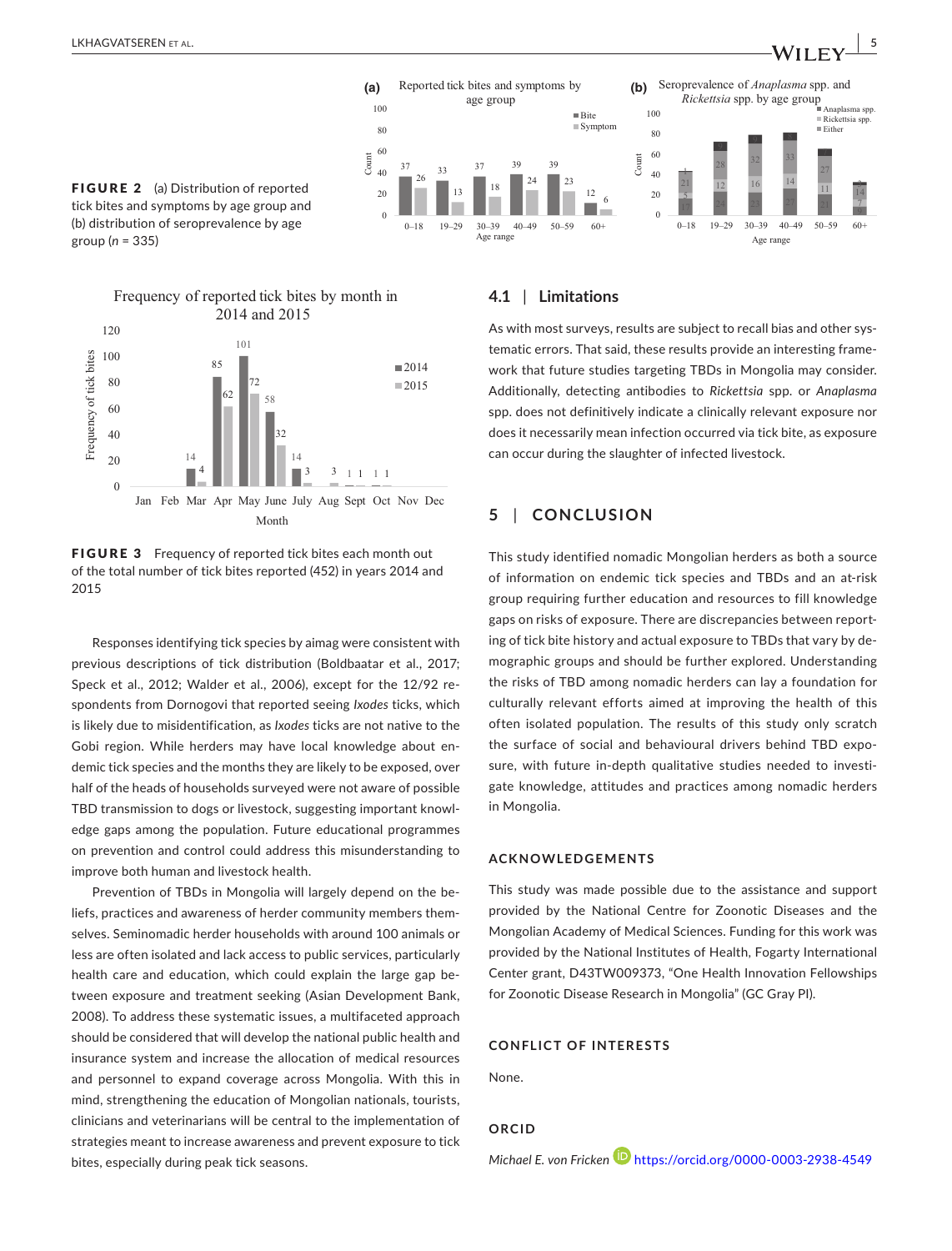#### **REFERENCES**

- Asian Development Bank, Operations Evaluation Department (2008). *Mongolia: Health and social protection*. Retrieved from [https://www.](https://www.oecd.org/countries/mongolia/42227662.pdf) [oecd.org/countries/mongolia/42227662.pdf](https://www.oecd.org/countries/mongolia/42227662.pdf)
- Beaujean, D. J. M. A., Bults, M., van Steenbergen, J. E., & Voeten, H. A. C. M. (2013). Study on public perceptions and protective behaviors regarding Lyme disease among the general public in the Netherlands: Implications for prevention programs. *BMC Public Health*, *13*, 225. <https://doi.org/10.1186/1471-2458-13-225>
- Berglund, J., Eitrem, R., Ornstein, K., Lindberg, A., Ringnér, Å., Elmrud, H., … Norrby, R. (1995). An epidemiologic study of Lyme disease in southern Sweden. *The New England Journal of Medicine*, *333*, 1319– 1327. <https://doi.org/10.1056/NEJM199511163332004>
- Biggs, H. M., Behravesh, C. B., Bradley, K. K., Dahlgren, F. S., Drexler, N. A., Dumler, J. S., … Traeger, M. S. (2016). Diagnosis and management of tickborne rickettsial diseases: Rocky Mountain spotted fever and other spotted fever group rickettsioses, ehrlichioses, and anaplas‐ mosis —. United States. *MMWR. Recommendations and Reports*, *65*(2), 1–44. <https://doi.org/10.15585/mmwr.rr6502a1>
- Boldbaatar, B., Jiang, R.‐R., von Fricken, M. E., Lkhagvatseren, S., Nymadawa, P., Baigalmaa, B., … Gray, G. C. (2017). Distribution and molecular characteristics of rickettsiae found in ticks across Central Mongolia. *Parasites and Vectors*, *10*, 61. [https://doi.org/10.1186/](https://doi.org/10.1186/s13071-017-1981-3) [s13071-017-1981-3](https://doi.org/10.1186/s13071-017-1981-3)
- Brown, C. (2004). Emerging zoonoses and pathogens of public health significance–an overview. *Revue Scientifique Et Technique*, *23*, 8. [https://](https://doi.org/10.20506/rst.23.2.1495) [doi.org/10.20506/rst.23.2.1495](https://doi.org/10.20506/rst.23.2.1495)
- Cao, W.‐C., Gao, Y.‐M., Zhang, P.‐H., Zhang, X.‐T., Dai, Q.‐H., Dumler, J. S., … Yang, H. (2000). Identification of Ehrlichia chaffeensis by nested PCR in ticks from Southern China. *Journal of Clinical Microbiology*, *38*, 2778–2780.
- Cao, W.‐C., Zhao, Q.‐M., Zhang, P.‐H., Dumler, J. S., Zhang, X.‐T., Fang, L.‐Q., & Yang, H. (2000). Granulocytic Ehrlichiae in ixodes persul‐ catus ticks from an area in China where lyme disease is endemic. *Journal of Clinical Microbiology*, *38*, 4208–4210.
- Connally, N. P., Durante, A. J., Yousey‐Hindes, K. M., Meek, J. I., Nelson, R. S., & Heimer, R. (2009). Peridomestic lyme disease prevention. *American Journal of Preventive Medicine*, *37*, 201–206. [https://doi.](https://doi.org/10.1016/j.amepre.2009.04.026) [org/10.1016/j.amepre.2009.04.026](https://doi.org/10.1016/j.amepre.2009.04.026)
- Curran, K. L., Fish, D., & Piesman, J. (1993). Reduction of nymphal ix‐ odes dammini (Acari: Ixodidae) in a residential suburban landscape by area application of insecticides. *Journal of Medical Entomology*, *30*, 107–113. <https://doi.org/10.1093/jmedent/30.1.107>
- Donohoe, H., Pennington‐Gray, L., & Omodior, O. (2015). Lyme dis‐ ease: Current issues, implications, and recommendations for tour‐ ism management. *Tourism Management*, *46*, 408–418. [https://doi.](https://doi.org/10.1016/j.tourman.2014.07.006) [org/10.1016/j.tourman.2014.07.006](https://doi.org/10.1016/j.tourman.2014.07.006)
- Frey, S., Mossbrugger, I., Altantuul, D., Battsetseg, J., Davaadorj, R., Tserennorov, D., … Essbauer, S. (2012). Isolation, preliminary charac‐ terization, and full‐genome analyses of tick‐borne encephalitis virus from Mongolia. *Virus Genes*, *45*, 413–425. [https://doi.org/10.1007/](https://doi.org/10.1007/s11262-012-0795-9) [s11262-012-0795-9](https://doi.org/10.1007/s11262-012-0795-9)
- Haigh, J. C., Gerwing, V., Erdenebaatar, J., & Hill, J. E. (2008). A novel clin‐ ical syndrome and detection of *Anaplasma ovis* in mongolian reindeer (*Rangifer tarandus*). *Journal of Wildlife Diseases*, *44*, 569–577. [https://](https://doi.org/10.7589/0090-3558-44.3.569) [doi.org/10.7589/0090-3558-44.3.569](https://doi.org/10.7589/0090-3558-44.3.569)
- Hook, S. A., Nelson, C. A., & Mead, P. S. (2015). U.S. public's expe‐ rience with ticks and tick‐borne diseases: Results from national HealthStyles surveys. *Ticks and Tick‐Borne Diseases*, *6*, 483–488. <https://doi.org/10.1016/j.ttbdis.2015.03.017>
- Iwabu‐Itoh, Y., Bazartseren, B., Naranbaatar, O., Yondonjamts, E., Furuno, K., Lee, K., … Takano, A. i. (2017). Tick surveillance for Borrelia miy‐ amotoi and phylogenetic analysis of isolates in Mongolia and Japan. *Ticks and Tick‐Borne Diseases*, *8*, 850–857. [https://doi.org/10.1016/j.](https://doi.org/10.1016/j.ttbdis.2017.06.011) [ttbdis.2017.06.011](https://doi.org/10.1016/j.ttbdis.2017.06.011)
- Javkhlan, G., Enkhtaivan, B., Baigal, B., Myagmarsuren, P., Battur, B., & Battsetseg, B. (2014). Natural Anaplasma phagocytophilum in‐ fection in ticks from a forest area of Selenge province, Mongolia. *Western Pacific Surveillance and Response Journal*, *5*, 4. [https://doi.](https://doi.org/10.5365/wpsar.2013.4.3.001) [org/10.5365/wpsar.2013.4.3.001](https://doi.org/10.5365/wpsar.2013.4.3.001)
- Lewin, M. R., Bouyer, D. H., Walker, D. H., & Musher, D. M. (2003). *Rickettsia sibirica* infection in members of scientific expeditions to northern Asia. *The Lancet*, *362*, 1201–1202. [https://doi.org/10.1016/](https://doi.org/10.1016/S0140-6736(03)14515-1) [S0140-6736\(03\)14515-1](https://doi.org/10.1016/S0140-6736(03)14515-1)
- Marcu, A., Uzzell, D., & Barnett, J. (2011). Making sense of unfamiliar risks in the countryside: The case of Lyme disease. *Health and Place*, *17*, 843–850. <https://doi.org/10.1016/j.healthplace.2011.03.010>
- Masuzawa, T., Masuda, S., Fukui, T., Okamoto, Y., Bataa, J., Oikawa, Y., … Takada, N. (2014). PCR detection of *Anaplasma phagocytophilum* and *Borrelia burgdorferi* in *Ixodes persulcatus* ticks in Mongolia. *Japanese Journal of Infectious Diseases*, *67*, 47–49. [https://doi.org/10.7883/](https://doi.org/10.7883/yoken.67.47) [yoken.67.47](https://doi.org/10.7883/yoken.67.47)
- Moore, T. C., Pulscher, L. A., Caddell, L., von Fricken, M. E., Anderson, B. D., Gonchigoo, B., & Gray, G. C. (2018). Evidence for transovarial transmission of tick‐borne rickettsiae circulating in Northern Mongolia. *PLoS Neglected Tropical Diseases*, *12*(8), e0006696. [https://](https://doi.org/10.1371/journal.pntd.0006696) [doi.org/10.1371/journal.pntd.0006696](https://doi.org/10.1371/journal.pntd.0006696)
- Muto, M., Bazartseren, B., Tsevel, B., Dashzevge, E., Yoshii, K., & Kariwa, H. (2015). Isolation and characterization of tick‐borne en‐ cephalitis virus from *Ixodes persulcatus* in Mongolia in 2012. *Ticks and Tick‐Borne Diseases*, *6*, 623–629. [https://doi.org/10.1016/j.](https://doi.org/10.1016/j.ttbdis.2015.05.006) [ttbdis.2015.05.006](https://doi.org/10.1016/j.ttbdis.2015.05.006)
- Parola, P., Paddock, C. D., & Raoult, D. (2005). Tick‐borne rickettsioses around the world: Emerging diseases challenging old concepts. *Clinical Microbiology Reviews*, *18*, 719–756. [https://doi.org/10.1128/](https://doi.org/10.1128/CMR.18.4.719-756.2005) [CMR.18.4.719-756.2005](https://doi.org/10.1128/CMR.18.4.719-756.2005)
- Pulscher, L. A., Moore, T. C., Caddell, L., Sukhbaatar, L., von Fricken, M. E., Anderson, B. D., … Gray, G. C. (2018). A cross‐sectional study of small mammals for tick‐borne pathogen infection in northern Mongolia. *Infection Ecology and Epidemiology*, *8*, 1450591. [https://doi.](https://doi.org/10.1080/20008686.2018.1450591) [org/10.1080/20008686.2018.1450591](https://doi.org/10.1080/20008686.2018.1450591)
- Razzaq, S., & Schutze, G. E. (2005). Rocky Mountain spotted fever: A physician's challenge. *Pediatrics in Review*, *26*(4), 125–130. [https://](https://doi.org/10.1542/pir.26-4-125) [doi.org/10.1542/pir.26-4-125](https://doi.org/10.1542/pir.26-4-125)
- Scholz, H. C., Margos, G., Derschum, H., Speck, S., Tserennorov, D., Erdenebat, N., … Fingerle, V. (2013). High prevalence of genetically diverse *Borrelia bavariensis*‐like strains in *Ixodes persulcatus* from Selenge Aimag, Mongolia. *Ticks and Tick‐Borne Diseases*, *4*, 89–92. <https://doi.org/10.1016/j.ttbdis.2012.08.004>
- Schulze, T. L., Jordan, R. A., & Hung, R. W. (1995). Suppression of subadult *Ixodes scapularis* (Acari: Ixodidae) following removal of leaf litter. *Journal of Medical Entomology*, *32*, 730–733. [https://doi.org/10.1093/](https://doi.org/10.1093/jmedent/32.5.730) [jmedent/32.5.730](https://doi.org/10.1093/jmedent/32.5.730)
- Schulze, T. L., Jordan, R. A., Vasvary, L. M., Chomsky, M. S., Shaw, D. C., Meddis, M. A., … Piesman, J. (1994). Suppression of *Ixodes scapularis* (Acari: Ixodidae) nymphs in a large residential community. *Journal of Medical Entomology*, *31*, 206–211. [https://doi.org/10.1093/](https://doi.org/10.1093/jmedent/31.2.206) [jmedent/31.2.206](https://doi.org/10.1093/jmedent/31.2.206)
- Shen, A. K., Mead, P. S., & Beard, C. B. (2011). The lyme disease vaccine—A public health perspective. *Clinical Infectious Diseases*, *52*, s247–s252. <https://doi.org/10.1093/cid/ciq115>
- Papageorgiou, S., Battsetseg, G., Kass, P. H., & Foley, J. E. (2012). Detection and epidemiology of tick‐borne pathogens in free‐ranging livestock in Mongolia. *Journal of Clinical and Experimental Pathology*, *S3*, 006. <https://doi.org/10.4172/2161-0681.S3-006>
- Speck,S., Derschum, H., Damdindorj, T., Dashdavaa, O., Jiang, J. U., Kaysser, P., … Essbauer, S. (2012). Rickettsia raoultii, the predomi‐ nant rickettsia FOUND in Mongolian dermacentor nuttalli. *Ticks and Tick‐Borne Diseases*, *3*, 227–231. [https://doi.org/10.1016/j.ttbdis.](https://doi.org/10.1016/j.ttbdis.2012.04.001) [2012.04.001](https://doi.org/10.1016/j.ttbdis.2012.04.001)